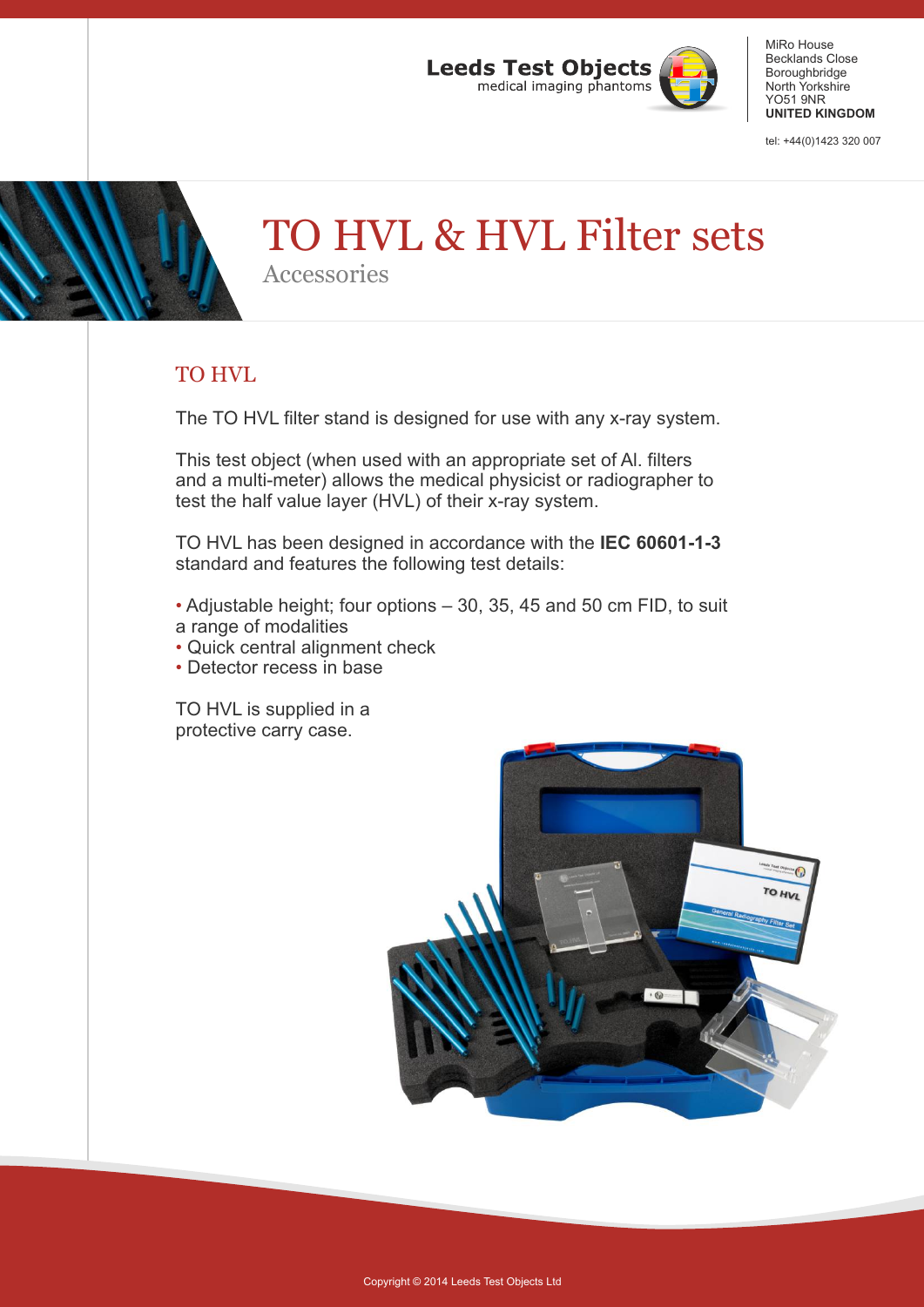

tel: +44(0)1423 320 007

# TO HVL & HVL Filter sets

Accessories

### HVL Filter sets

When used with TO HVL filter stand, the HVL filter sets allow the medical physicist or radiographer to test the half value layer (HVL) of their x-ray system.

Three different sets are available:

• General Radiography: 99.5% Al, 100x100mm, (2x 2.0mm,

3x 1.0mm, 3x 0.5mm and 2x 0.25mm)

• Standard Mammography: 99.5% Al, 100x100mm, (1x

0.2mm and 5x 0.1mm)

• High Purity Mammography: 99.9% Al, 100x100mm, (6x 0.1mm)

HVL filter sets are supplied in a protective carry case.

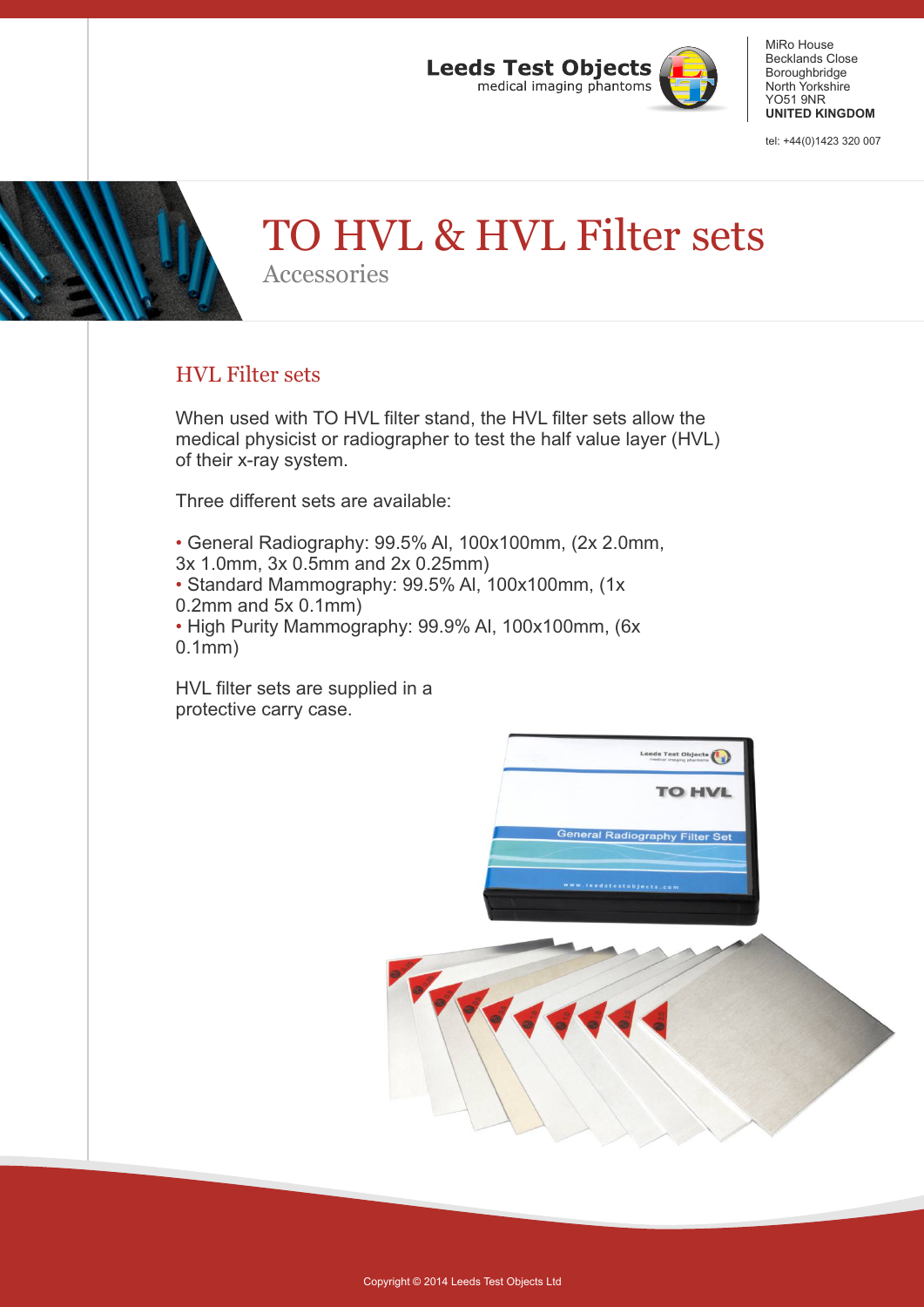

tel: +44(0)1423 320 007

### TO HVL & HVL Filter sets Accessories

## Product detail



fig. 1 TO HVL set

www.leedstestobjects.com